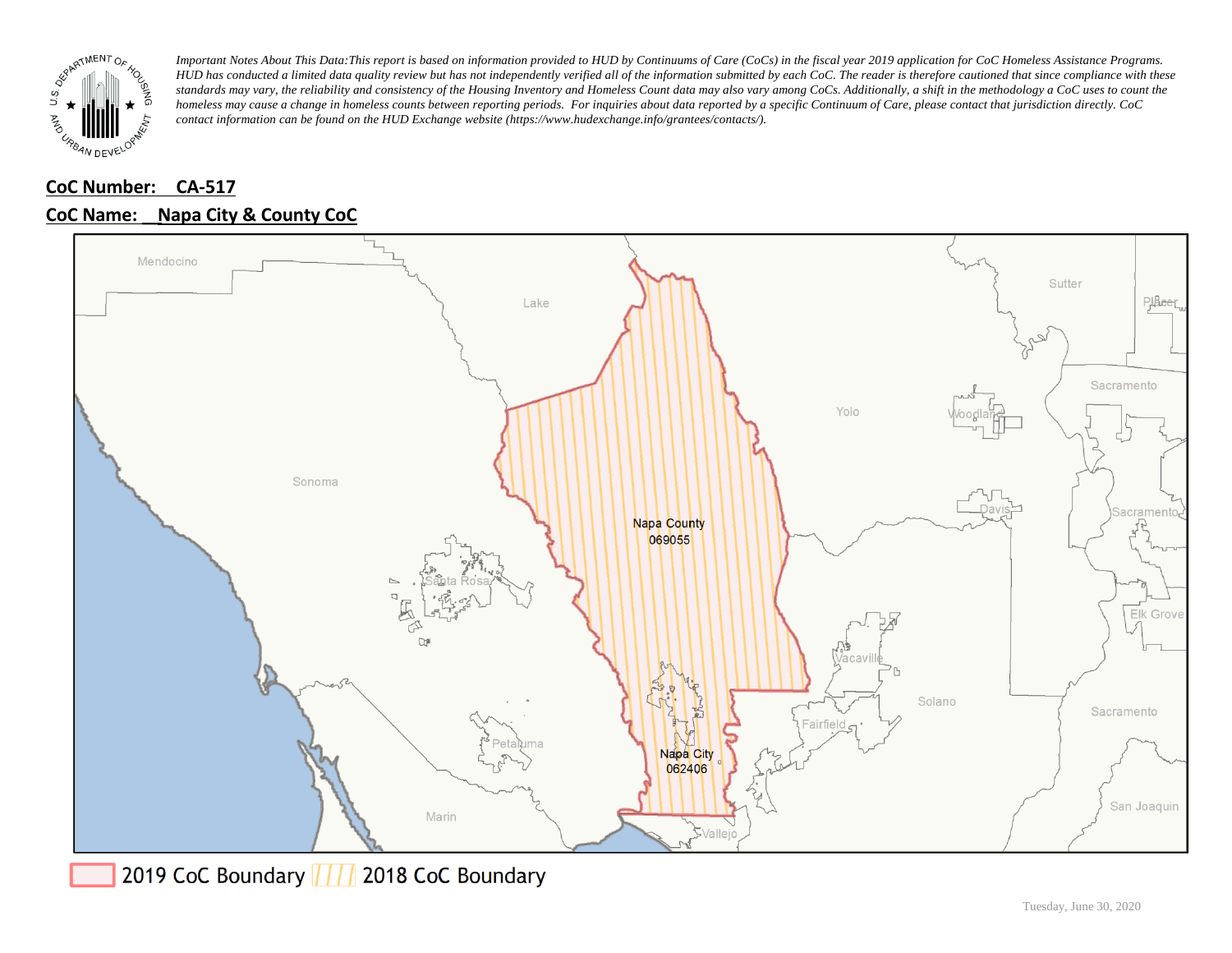

#### **CoC Number: CA-517**

#### **CoC Name: \_\_ Napa City & County CoC**

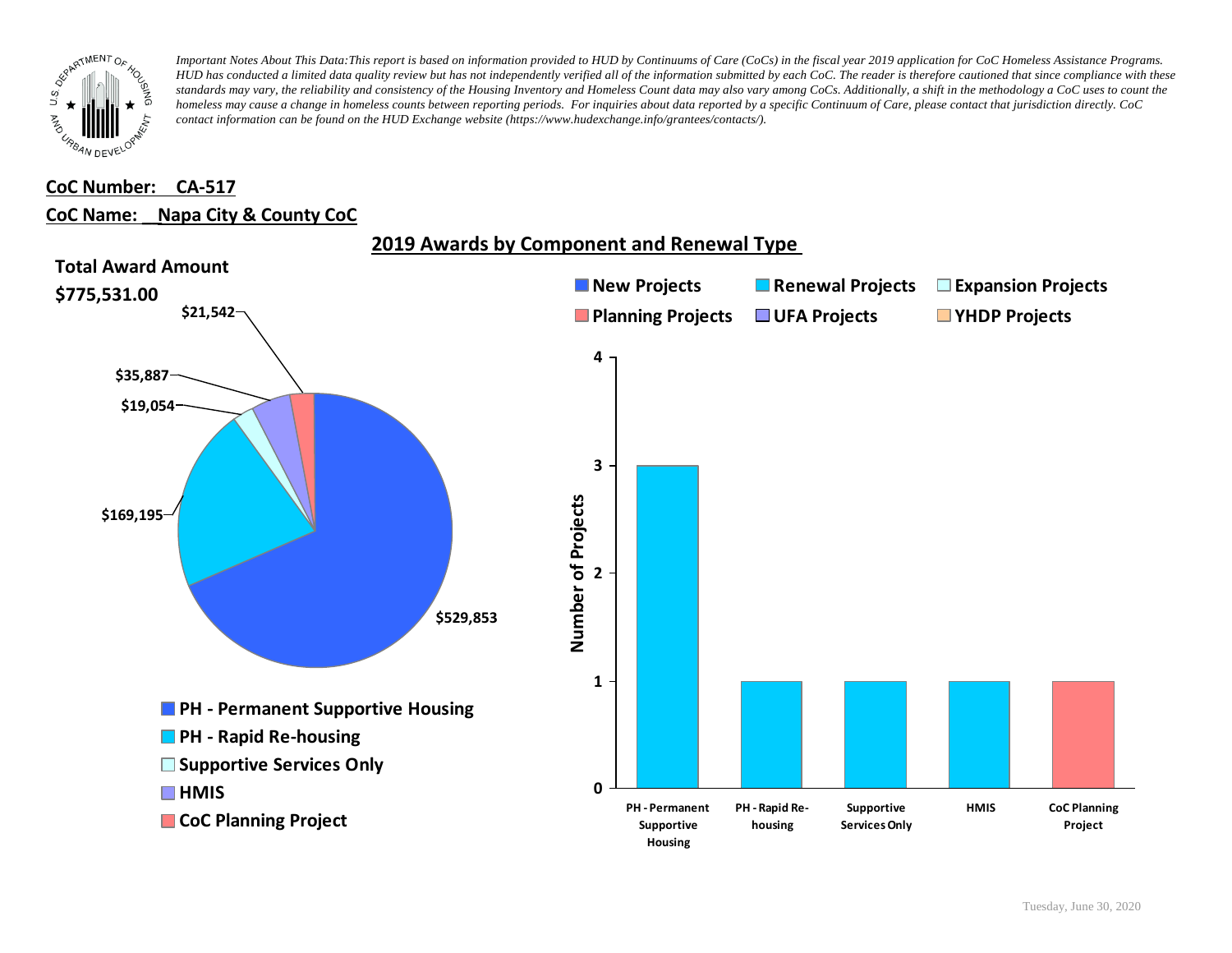

## **CoC Number: CA-517**

### **CoC Name: \_\_ Napa City & County CoC**



### **2019 Housing Inventory Summarized by Target Population and Bed Type**

<sup>1</sup> Adult & Child Beds refer to beds for households with one adult (age 18 or older) and at least one child (under the age of 18).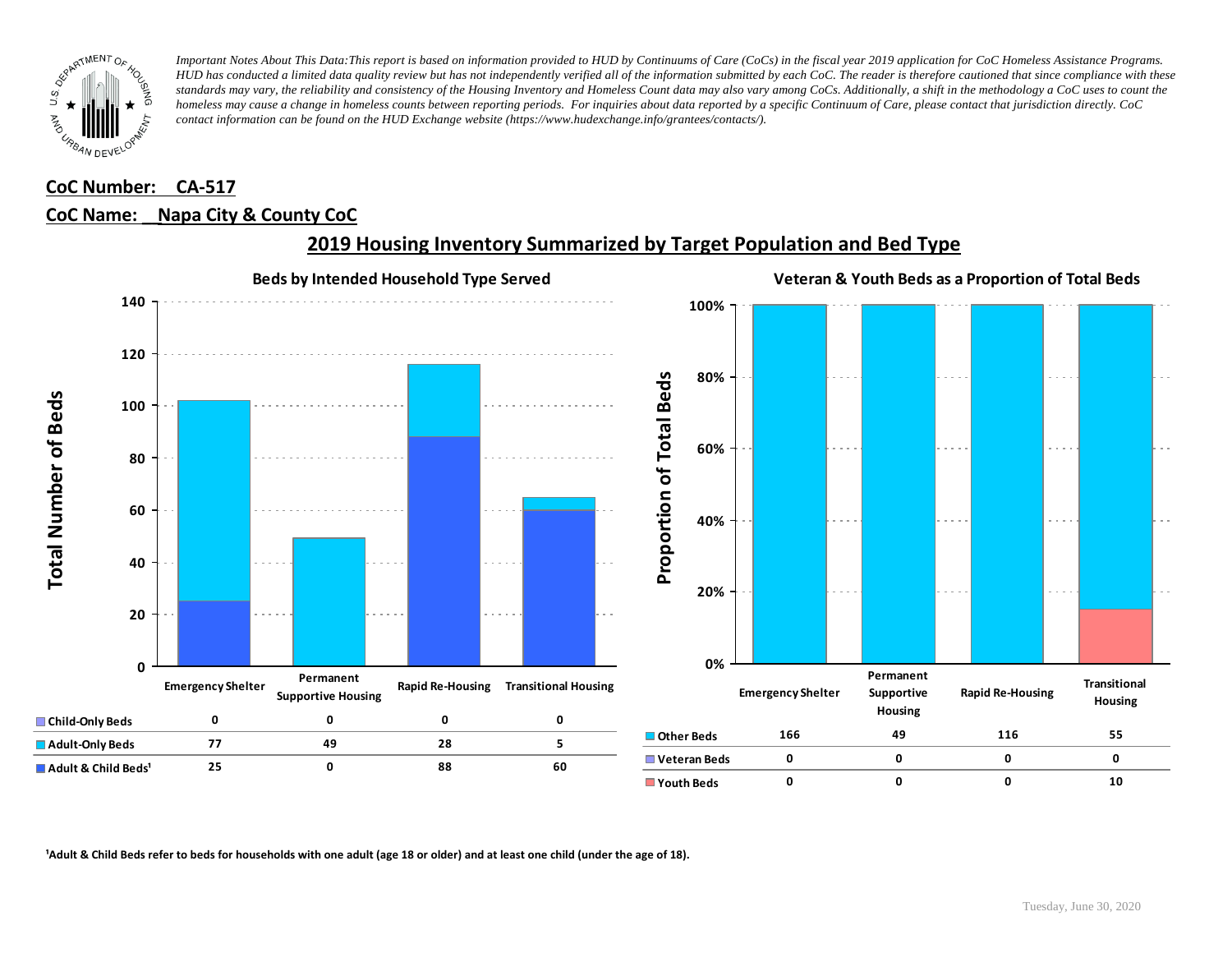

## **CoC Number: CA-517 CoC Name: \_\_ Napa City & County CoC**

# **2019 Point in Time Count Summarized by Household Type**



\* Safe Haven programs are included in the Transitional Housing category.

¹This category includes single adults, adult couples with no children, and groups of adults. ²This category includes households with one adult and at least one child under age 18.

³This category includes persons under age 18, including children in one-child households, adolescent parents and their children, adolescent siblings, or other household configurations composed only of children.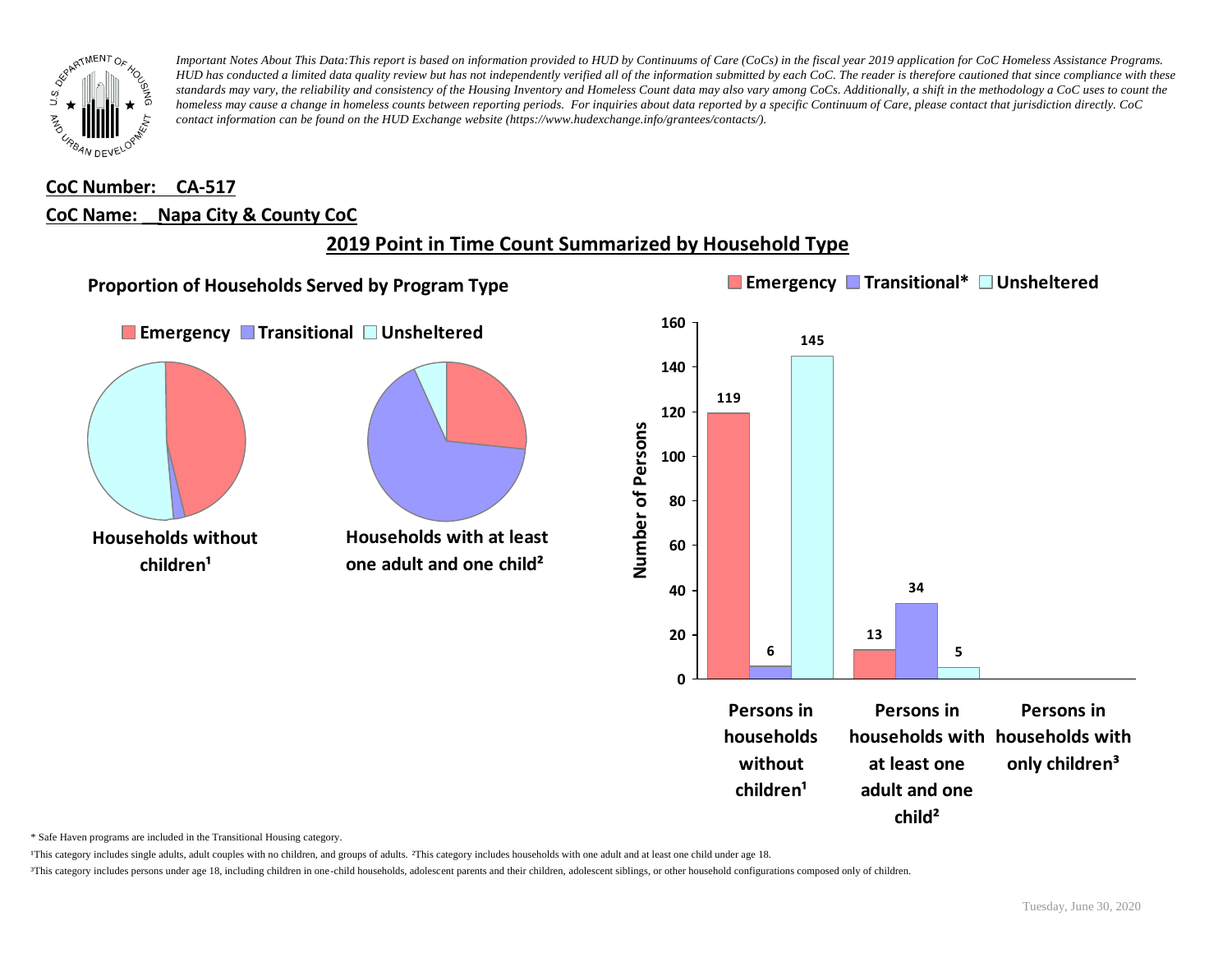

# **CoC Number: CA-517 CoC Name: \_\_ Napa City & County CoC**



### **2019 Point-In-Time Count Proportion of Persons in each Age Group by Household Type**

\* Safe Haven programs are included in the Transitional Housing category.

¹This category includes single adults, adult couples with no children, and groups of adults. ²This category includes households with one adult and at least one child under age 18.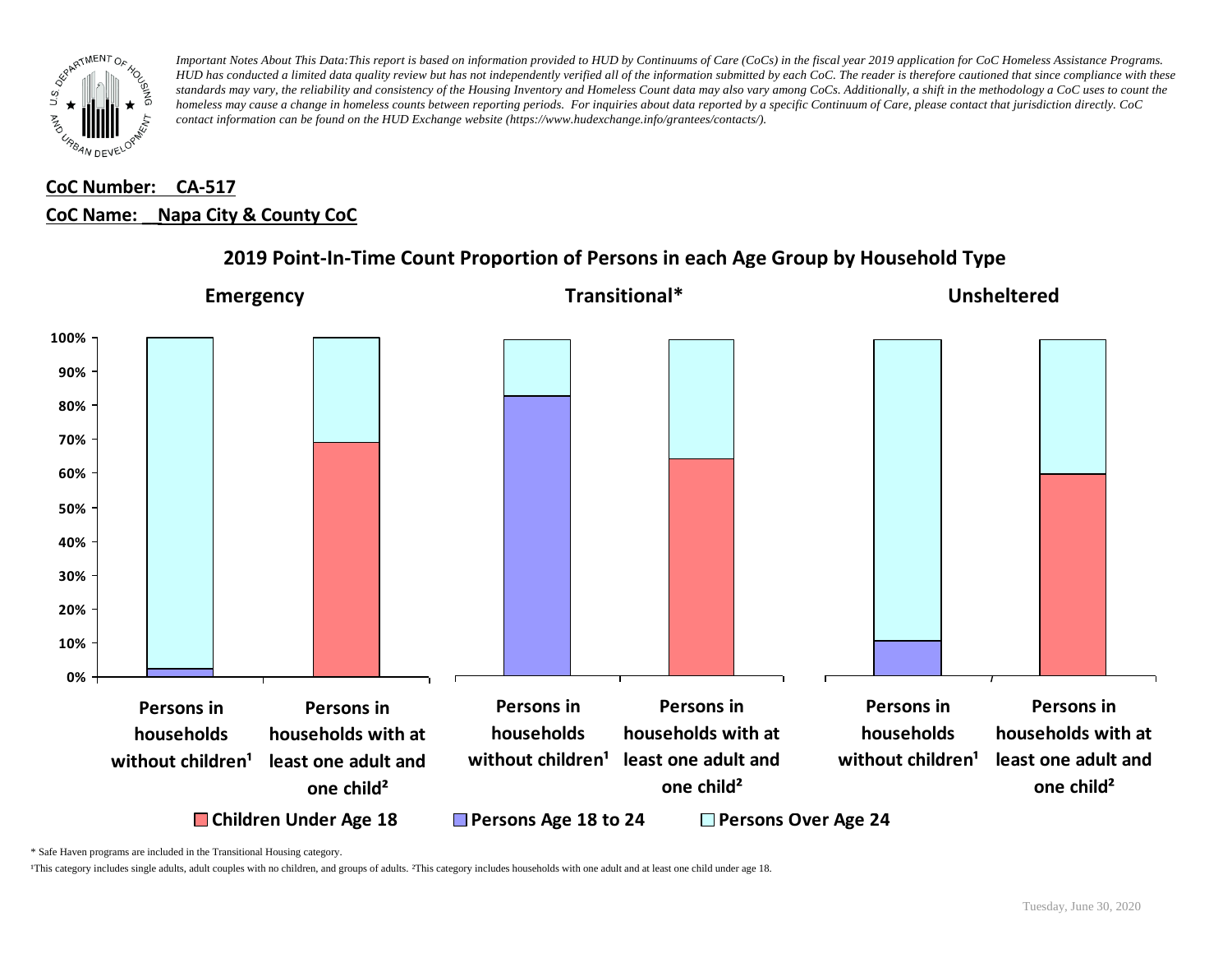

#### **CoC Number: CA-517**

#### **CoC Name: \_\_ Napa City & County CoC**



### **2019 Point in Time Count Summarized by Chronically Homeless by Household Type**

\* Safe Haven programs are included in the Transitional Housing category.

¹This category includes single adults, adult couples with no children, and groups of adults. ²This category includes households with one adult and at least one child under age 18.

³This category includes persons under age 18, including children in one -child households, adolescent parents and their children, adolescent siblings, or other household configurations composed only of children.